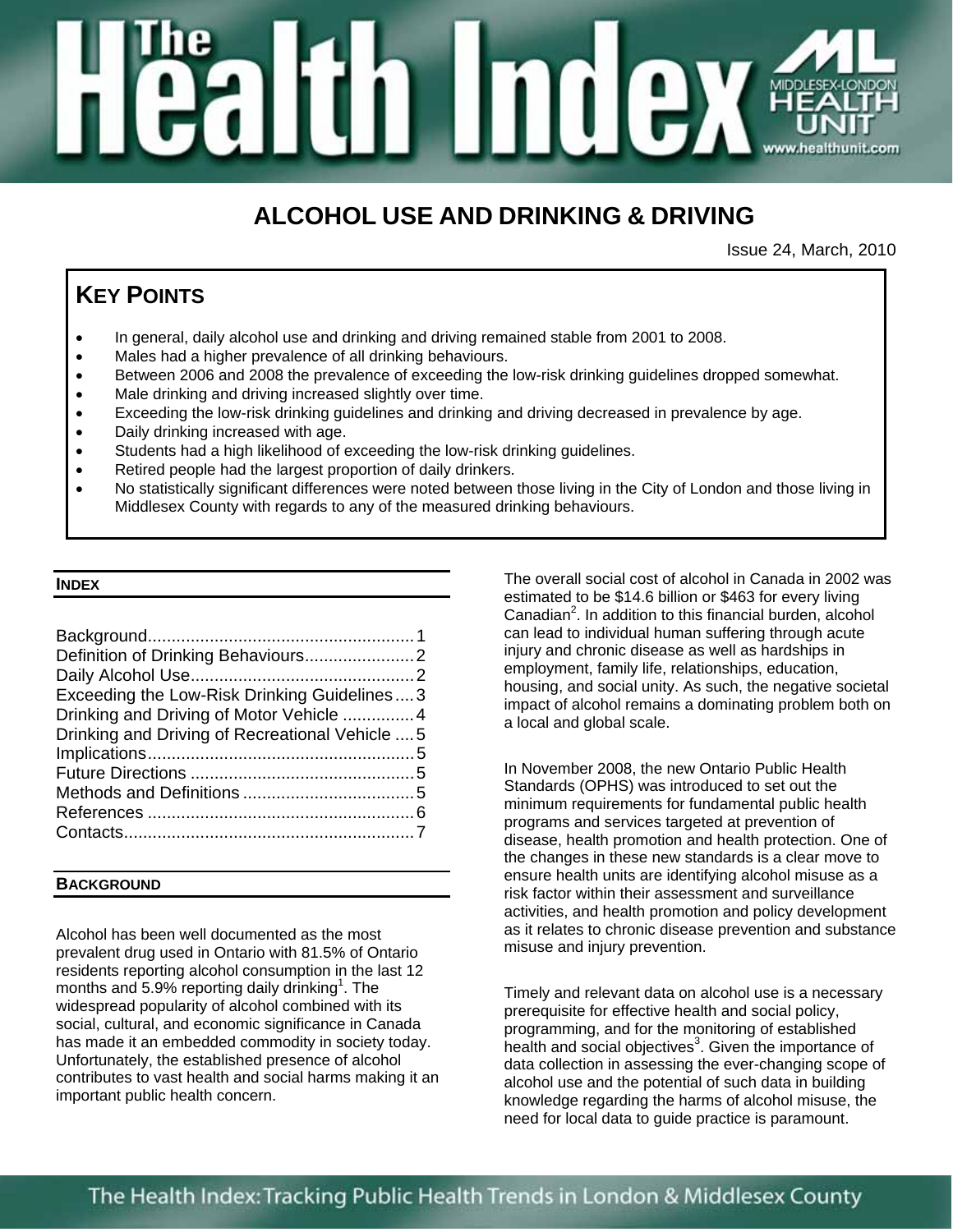Although the availability of national (Canadian Addiction Survey) and provincial (Centre for Addiction and Mental Health Monitor) alcohol data is considerable, gaps in local information remain. Nevertheless, the Rapid Risk Factor Surveillance System (RRFSS) does provide some useful local data to help guide alcohol programming. Analyses of these data are the focus of this report.

Three different drinking behaviour outcomes are presented in this report: daily alcohol use, exceeding the low-risk drinking guidelines and drinking and driving. For the purpose of this report we have defined these as follows:

| Definition of drinking behaviours                                   |                                                                                                                                                                          |  |
|---------------------------------------------------------------------|--------------------------------------------------------------------------------------------------------------------------------------------------------------------------|--|
| Daily alcohol use:                                                  | Drinking alcohol every day.                                                                                                                                              |  |
| Exceeding the<br>Ontario low-risk<br>drinking guidelines<br>(LRDG): | Drinking more than two standard<br>drinks on any one day or drinking<br>more than nine standard drinks per<br>week for women and 14 standard<br>drinks per week for men. |  |
| Drinking & driving<br>(motor/recreational<br>vehicle):              | Having ever driven a<br>motor/recreational vehicle within<br>the hour of drinking two or more<br>alcoholic drinks in the past 12<br>months.                              |  |
|                                                                     |                                                                                                                                                                          |  |

#### **DAILY ALCOHOL USE**

Among past year alcohol users the overall prevalence of daily drinking was 7.3%, and the rate of daily alcohol use was stable across the years 2001, 2002, 2006 and 2008 (Figure 1).

#### **Figure 1. Daily Alcohol Use by Year.**

Adults 19 Years and Older. Middlesex-London 2001, 2002, 2006 and 2008.



**Gender:** Males were more than twice as likely to be daily drinkers (10.7%), compared to females (4.6%)

**Age:** Daily drinking increased significantly by age group (Figure 2), and was higher among males in all age groups.

#### **Figure 2. Daily Alcohol Use by Age Group.**

Adults 19 Years and Older. Middlesex-London 2001, 2002, 2006 and 2008.



\* Less reliable due to small numbers. Use with caution. † Too unreliable to be released due to small numbers.

**Education and gender:** Daily drinking was somewhat more common among those with less than high school (14.2%) compared to those with high school or more, and those with post-secondary education (10.8% and 9.9%, respectively). However, this difference was not statistically significant.

**Employment status:** Among the groups for which we have reliable estimates, the highest rate of daily alcohol use is found among those who were retired (15.5%) and self-employed (11.2%), and the lowest rate is found among those who were employed for wages (5.2%).

**Marital status:** No statistically significant difference was seen in daily drinking between people who were single and those living with a partner.

**Language:** Daily drinking was slightly more common among English-speaking (7.5%) compared to those who mainly speak other languages at home (5.3%), however the difference is not statistically significant  $(p=0.1)$ .

**Area:** The rate of daily drinking was similar for those living in the City of London (7.3%) compared to those living in other parts of Middlesex County (7.6%).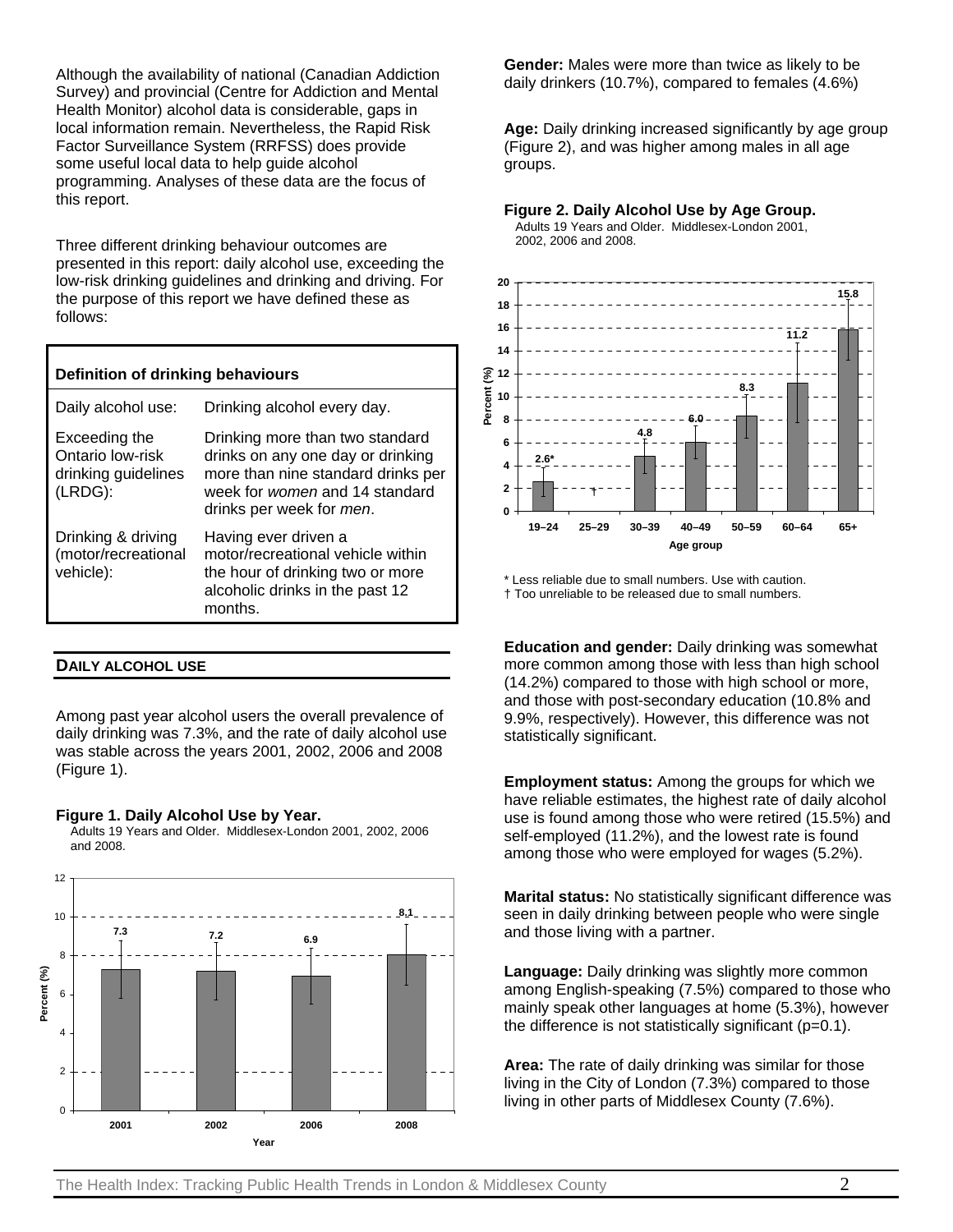#### **EXCEEDING THE LOW-RISK DRINKING GUIDELINES**

Overall the proportion of people exceeding the low-risk drinking guidelines (LRDG) during the years 2001, 2002, 2006 and 2008 was 26.7%.

**Year:** There was a downward trend in the prevalence of exceeding the LRDG. In 2008 the prevalence was significantly lower than in 2001 and 2002 ((23.1% vs. 28.3%, respectively) (Figure 3).

#### **Figure 3. Exceeding the LRDG by Year.**

Adults 19 Years and Older. Middlesex-London 2001, 2002, 2006 and 2008.



**Gender**: Males were significantly more likely to exceed the LRDG (33.1%) than females (21.6%).

**Age:** The proportion of people exceeding the LRDG decreased significantly by age group starting at 61.6% among those 19-24 years of age and going down to 8.4% among those 65 years of age or older (Figure 4). The same pattern was seen among both males and females.





**Marital status:** A higher proportion of single people (27.7%) exceeded the LRDG than those who had a partner (19.3%). However, for single people the prevalence decreased markedly from 44.3% to 32.9% between the years 2008 and 2006 (Figure 5).

#### **Figure 5. Exceeding the LRDG by Marital Status and Year.**

Adults 19 Years and Older. Middlesex-London 2006 and 2008.



**Education:** The highest proportion of people exceeding the LRDG was found among those with an intermediate level of education, i.e. high school or some postsecondary education (32.5%), compared to those with the lowest (22.4%) and the highest level of education (23.9%). This pattern was found both among males and females.

**Language:** English-speaking people were more likely to exceed the LRDG (27.6%) compared to those who mainly spoke another language at home (16.2%).

**Employment:** Exceeding the LRDG was most common among those who had been out of work for less than a year (47.6%) and among students (51.7%). The lowest rate was found among retired people (9.9%). The rate was lower among self-employed (22.3%) compared to those who were employed for wages (30.4%). A significant difference was also found when comparing those who had been out of work for less than a year (47.6%) with those who had been out of work for more than a year (18.0%) (Figure 6).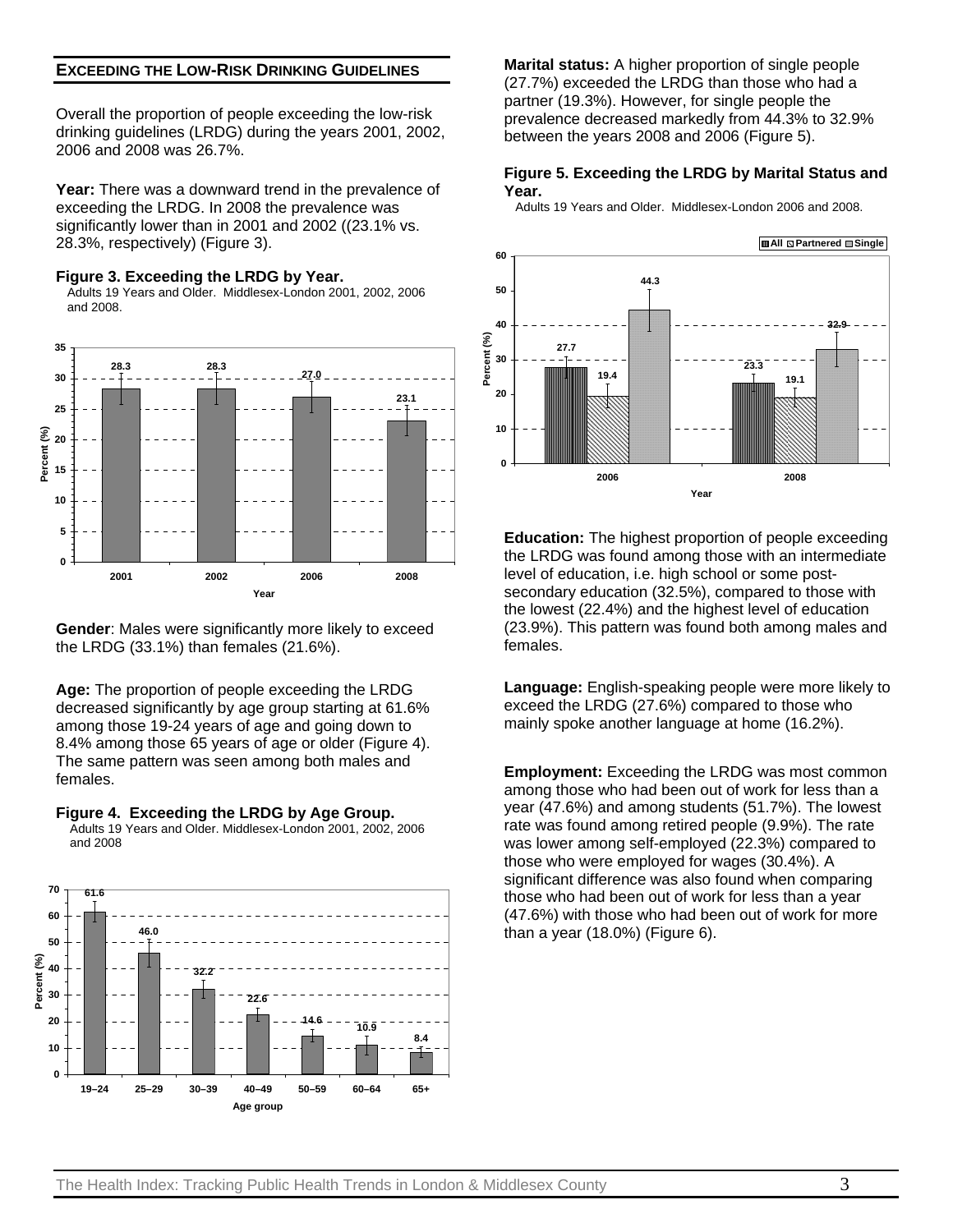#### **Figure 6. Exceeding the LRDG by Employment Status.**

Adults 19 Years and Older. Middlesex-London 2001, 2002, 2006 and 2008.



\* Less reliable du to small numbers. Use with caution.

**Area:** There was no difference overall between those living in the City of London and those living in Middlesex County with regards to exceeding the LRDG.

#### **DRINKING AND DRIVING OF MOTOR VEHICLE**

Throughout the years 2001, 2002, 2005 and 2008 (last four months) the overall prevalence of drinking and driving in the past 12 months was 5.8%. Among males only, an increasing trend (p=0.042) in the prevalence of drinking and driving could be distinguished (Figure 7).

#### **Figure 7. Self-Reported Drinking and Driving of Motor Vehicle by Year.**

Adults 19 Years and Older. Middlesex-London 2001, 2002, 2005, and 2008.



\* Less reliable due to small numbers. Use with caution.

† Too unreliable to be released due to small numbers.

**Gender:** A significantly higher proportion of males than females reported drinking and driving (9.7% vs. 2.2%).

**Age group:** The prevalence of drinking and driving appears to fall after age 39 and was notably lower for those aged 50-59 (4.2%) compared to those 19-24 and 30-39 years of age (9.0% and 8.2%, respectively). The data for the two highest age groups are omitted because of unreliable estimates (Figure 8).

#### **Figure 8. Self-Reported Drinking and Driving of Motor Vehicle by Age Group.**

Adults 19 Years and Older. Middlesex-London 2001, 2002, 2005 and 2008.



\* Less reliable due to small numbers. Use with caution. † Too unreliable to be released due to small numbers.

**Education:** Overall there was no significant difference in drinking and driving between different levels of education.

**Marital status:** Drinking and driving did not differ significantly for those who were living with a partner and those who were single.

**Language:** There was no difference in drinking and driving with respect to language.

**Employment status:** The estimates for drinking and driving by employment status were too unreliable to be released.

**Area:** Self-reported drinking and driving tended to be more prevalent among those living in the Middlesex County (7.5%) compared to those living in the city of London (5.1%), but the difference was not statistically significant.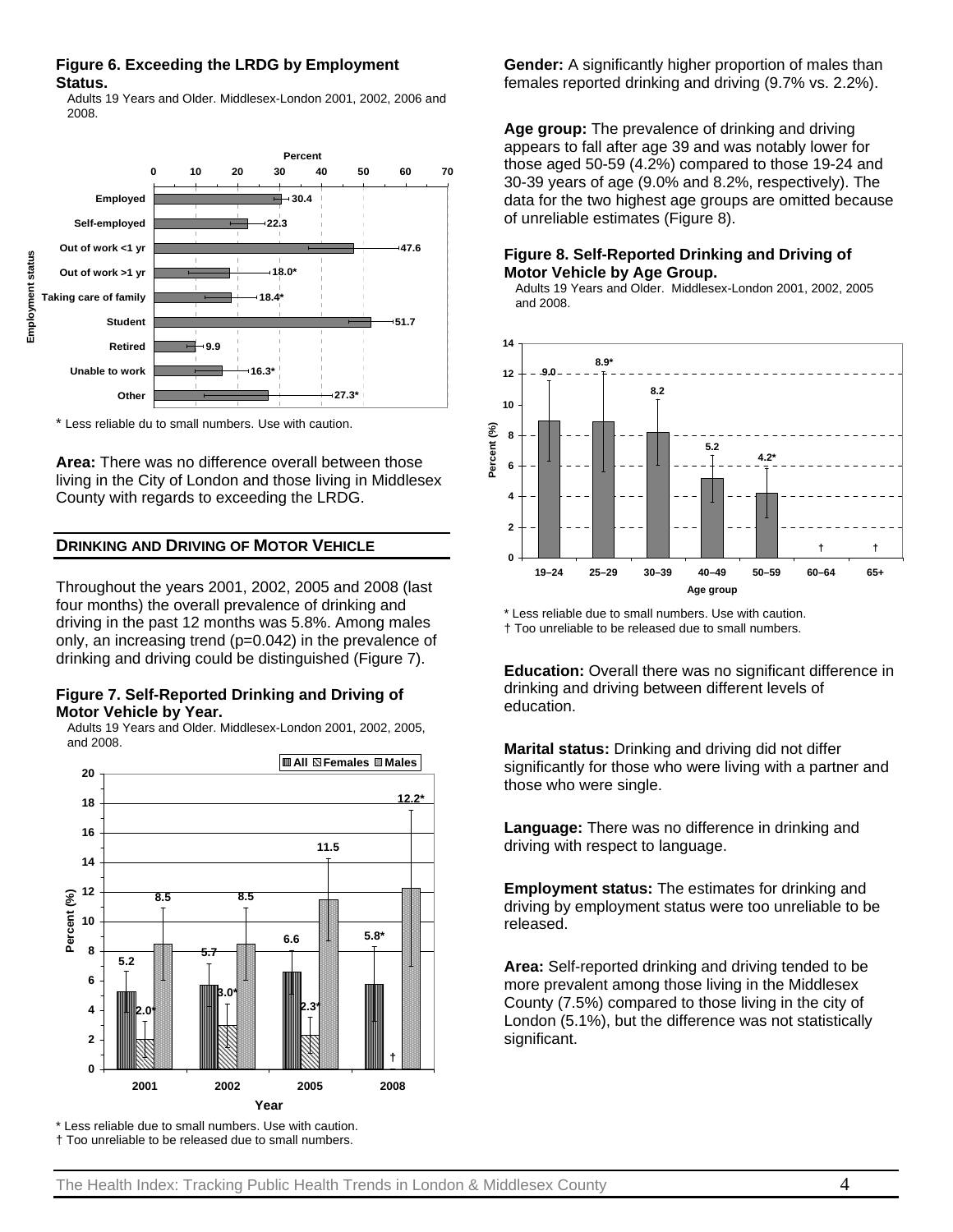#### **DRINKING AND DRIVING OF RECREATIONAL VEHICLE**

Overall the prevalence of drinking and driving a recreational vehicle was 7.8% among those who indicated that they had been driving a recreational vehicle during the years 2001, 2002, 2005 and 2008. When looking at drinking and driving by different sociodemographic variables the estimates were generally too unreliable to present or not statistically significant.

#### **IMPLICATIONS**

While most residents in Middlesex-London are considered low-risk drinkers, certain subsets of the community report exceeding the LRDG, which can result in both short and long term negative drinking consequences. Alcohol contributes significantly to individual human suffering through acute injury and chronic disease as well as hardships in employment, family life, relationships, education, housing, and social unity.

As young males continue to represent the highest risk drinkers, an effort to reach this demographic as well as the younger "pre-drinking" population is fundamental. The continuation of current programming targeted at children/youth and young adults to increase alcohol knowledge, understand drinking consequences, and ultimately equip them with a variety of skills and techniques to delay alcohol initiation and/or limit negative consequences of consumption is essential. Influencing post-secondary campus environments through policy work will also continue as an essential component to prevention of alcohol misuse.

These current RRFSS data indicate that daily drinking increases with age, particularly with individuals 50 years of age and older. It has also been shown elsewhere that aging Ontario residents have an increased usage of daily medication<sup>5</sup>. These two factors emphasize the need for public health to understand the repercussions and develop strategies to address older adults combining medication and alcohol. An effort to educate seniors, their families, and their physicians is extremely important in future programming.

It is evident from the current findings that the Middlesex-London Health Unit's initiatives must address the following: a higher prevalence of daily drinking among the older population, exceeding the LRDG among young males, and the continued behaviour of drinking and driving. Alcohol-related programming will require multipronged strategies for targeted populations in partnership with many levels of government. Locally, community partnerships are vital in providing effective programs.

#### **FUTURE DIRECTIONS**

Our local goals need to align with the Recommendations for a National Alcohol Strategy (April 2001), the work of Ontario Public Health Association alcohol working group and the Ontario Public Health Standards.

The National Alcohol Strategy states: "The notion of sensible alcohol use, or developing a culture where moderation is the goal"<sup>6</sup>. Moving towards a culture of moderation signals a new way of thinking about alcohol use that includes an understanding of when, when not, and how much to drink, appropriate motivations for drinking and settings in which responsible drinking should take place.

Local programming will work towards the long-term goals of the Ontario Public Health Standards 2008 for the Prevention of Injury and Substance Misuse and Chronic Disease Prevention:

- 1. To reduce the frequency, severity, and impact of preventable injury and of substance misuse.
- 2. To reduce the burden of preventable chronic diseases of public health importance.

In the short-term, the Middlesex-London Health Unit will continue to educate the public about the LRDG and the older population about alcohol and medication interactions. In addition to our education efforts regarding drinking and driving, the Health Unit will also support current and new impaired driving legislation.

#### **METHODS AND DEFINITIONS**

All data are from RRFSS and were collected for the MLHU by the Institute for Social Research, York University, between 2001 and 2008 (inclusive). Monthly, about 100 adults (age 18+) were randomly selected from households with telephones in London and Middlesex County.

Data collection periods were as follows for questions relating to:

- Daily and weekly alcohol use: 2001, 2002, 2006 and 2008.
- Drinking and driving (motor vehicle and recreational vehicle): 2001, 2002, 2005 and last four waves of 2008.

The response rates for Middlesex-London for the relevant years were: 63% in 2001 and 2002, 61% in 2005 and 2006, and 54% in 2008. All point estimates were analyzed with 95% confidence intervals. Differences in proportions were considered significant at p<0.05. The presented results are statistically significant,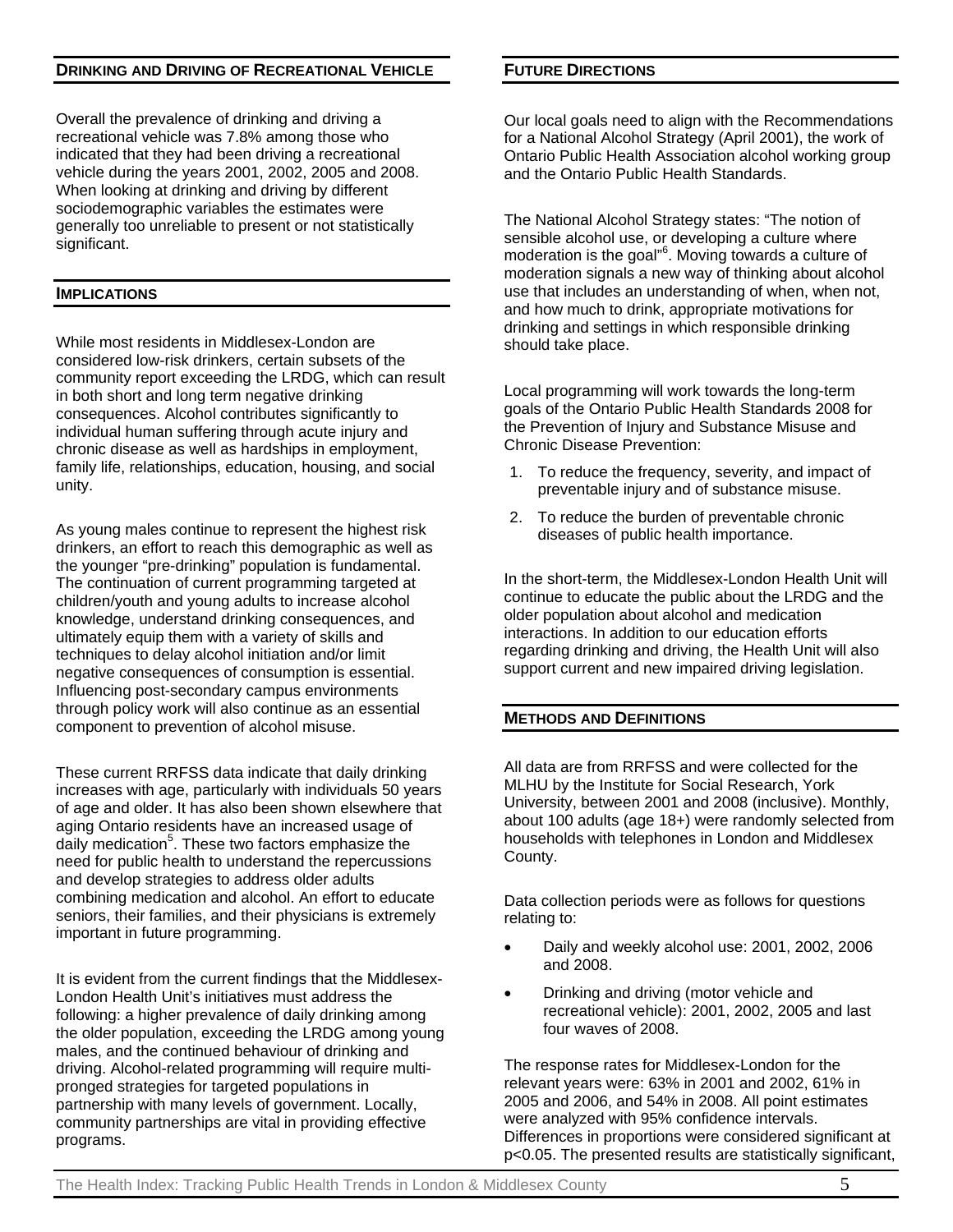unless otherwise specified. Data were adjusted to account for differing household sizes.

The analyses were restricted to respondents who were 19 years of age or older, since this is the legal drinking age in Ontario.

#### **Outcome Variables**

Three different drinking behaviour outcomes are reported in this report: daily alcohol use, exceeding the low-risk drinking guidelines, and drinking and driving. The definitions of these drinking behaviours are provided on page 2.

*Daily alcohol use* was based on the RRFSS question: Do you drink alcohol every day?

The analyses of *exceeding the low-risk drinking guidelines* were based on two RRFSS questions:

- How many days a week do you drink alcohol?
- On the days when you had a drink, about how many drinks did you have on average?

Based on Ontario's low-risk drinking guidelines $7$  those who drank no more than 2 standard drinks on any one day and drank no more than 9 standard drinks per week for women and 14 standard drinks per week for men were categorized as low-risk drinkers.

The analyses of *drinking and driving (motor vehicle)* excluded those who had not been driving a motor vehicle (including cars, vans, trucks, motorcycles) within the past 12 months, and were based on the following RRFSS question: In the past 12 months have you driven a motor vehicle when you've had two or more drinks in the hour before you drove?

*Drinking and driving (recreational vehicle)* analyses included those who had not been drinking within the past 12 months, excluded those who had not been driving a recreational vehicle within the past 12 months, and were based on the following RRFSS question: In the past 12 months have you driven a recreational vehicle such as a

snowmobile, boat or all terrain vehicle when you've had two or more drinks in the hour before you drove?

#### **Sociodemographic Variables**

*Marital status* was based on the RRFSS question: At present, are you married, living with a partner, widowed, divorced, separated, or have you never been married? Those who were married and living with partner/common law were categorized as non-single (partnered). Widowed, divorced, separated and never married were categorized as single. This variable was only measured in the last 8 waves of 2006 and the full year of 2008.

*Education* was based on the RRFSS question: What is the highest level of education you have obtained? The following categories were used: Less than high school, High school or more (combining two original response categories: high school graduates and those with some post-high school education), and Post-secondary graduate.

*Language* was based on the RRFSS question: What language do you speak most often at home? The different languages were categorized into two groups: English/other.

*Employment status* was based on the RRFSS question: Are you currently: employed for wages, self-employed, been out of work for less than one year, been out of work for more than 1 year, taking care of family, a student, retired, or unable to work? The following groups were analyzed: Employed for wages, Self-employed, Out of work for less than 1 year, Out of work for more than 1 year, Taking care of family, Student, Retired, Unable to work (includes on disability), and Other. The options taking care of family, student and retired included those also working part-time.

*Area* was based on the responses to the question 'In which municipality do you live?' The region was divided into two areas, the City of London and the County of Middlesex (excluding the City).

#### **REFERENCES**

- 1. Adalf, E.M., Lalomiteanu, A. & Rehm, J. (2009). CAMH Monitor eReport: Addiction & Mental Health Indicators Among Ontario Adults, 1977-2007 (CAMH Research Document Series No. 25). Centre for Addiction & Mental Health, Toronto.
- 2. Rehm J., Ballunas, D., Brochu, S., Flescher, B., Gnam, W., Patra, J., Popova, S., Sarnoclnska-Hart, A. & Taylor, B. (2006). *The Costs of Substance Abuse in Canada 2002*. Ottawa: Canadian Centre on Substance Abuse.
- 3. Adlaf, E.M., Begin, P., & Sawka, E. (Eds.) (2005). Canadian Addiction Survey (CAS): A national survey of Canadians' use of alcohol and other drugs: Prevalence of use and related harms: Detailed repot. Ottawa, ON: Canadian Centre on Substance Abuse.

The Health Index: Tracking Public Health Trends in London & Middlesex County  $6\,$